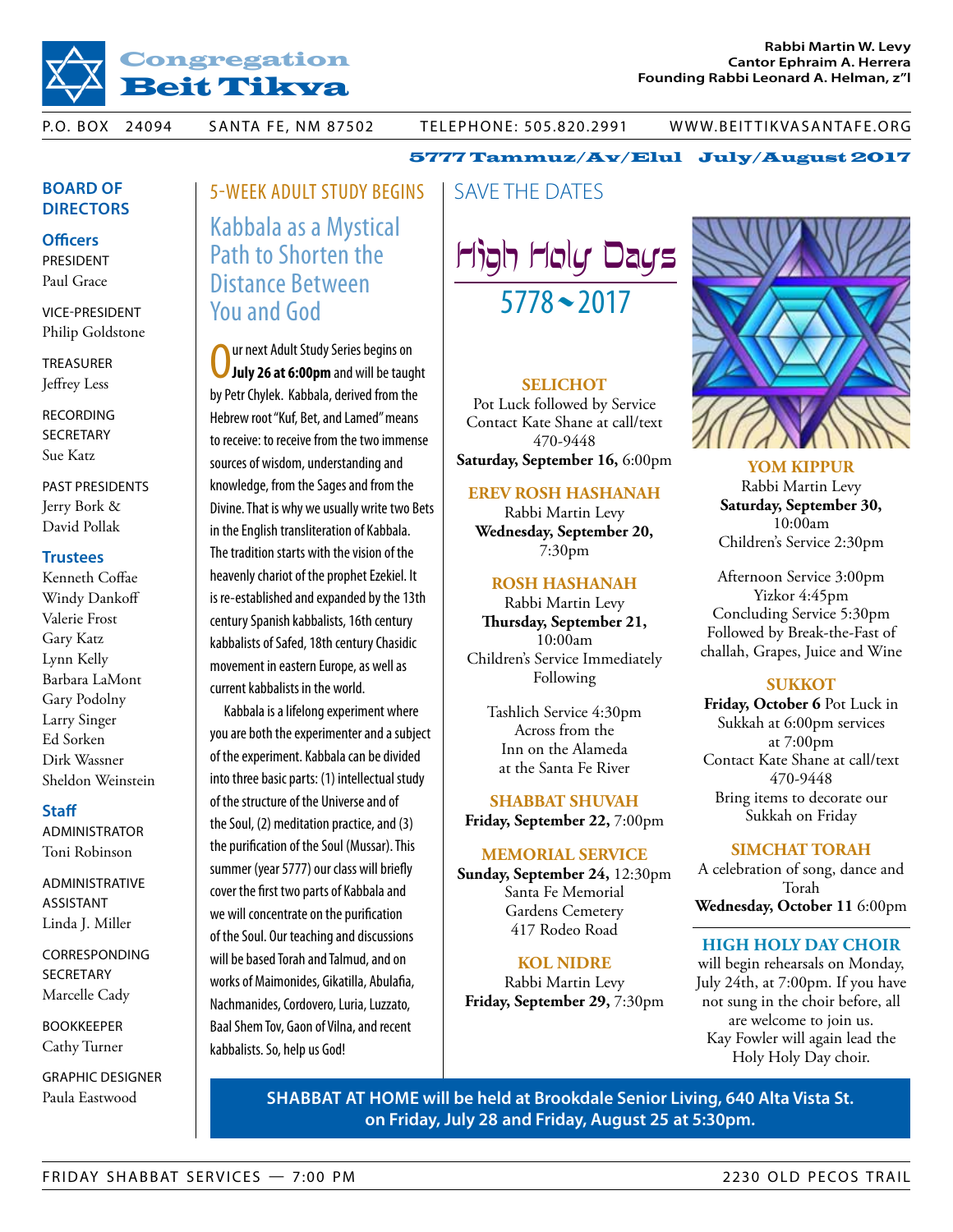

**Weekly Torah Study continues every Saturday morning at 9:15am.**

connection to them blocks our search for self-fulfillment. These are my intuitions as to the reasons so many folks do not observe Yahrzeit…for it seems to be a form of primitive ancestor worship.

I pray that my intuitions are wrong. For reciting Kaddish is not ancestor worship. It is our best affirmation of life, a profound praise to the Source of Life for human existence itself.

I have yahrzeit for my Dad this Shabbat," congregants used to tell me. These are familiar words that I heard three decades ago, and thus a person or family would show up at our Sabbath services, whether it be on Friday have yahrzeit for my Dad this Shabbat," congregants used to tell me. These are familiar words that I heard three decades ago, and thus a person or family would evening or Shabbat morning. The word literally means "year-time" or anniversary. Among our people, it is the word used for the anniversary day of a close relative. For over two millennia, Jews have observed Yahrzeit by observing the specified services in the presence of a minyan of ten adults, publicly reciting the prayer of thanksgiving for the life that once was. At home, a candle would burn for at least 24 hours, fulfilling the Biblical verse that "the spirit of a human being is the light of the Lord." For the past two thousand years, we did not need reminders for the Yahrzeit of a father or mother or beloved mate. In the past few decades our congregations have sent postcards or other reminders that they "have Yahrzeit for such and such beloved person, on this coming Shabbat."

To put things in stark relief, fewer and fewer of our congregants attend services when a family Yahrzeit is observed. I find that very sad and distressing. Is it a symptom of our American restlessness, or our obsession with the now and focusing ourselves on whatever seems most intriguing or exciting? It is thought we sometimes welcome the opportunity to be without roots, without a past. We may be connected to our memories, but we remain untrammeled by memory. Yes, we had parents and grandparents, who raised us and provided for us, and yet they are gone and we have accomplished so much on our own! Any serious

The ethic of self-fulfillment, so strongly touted by Reform and Conservative Judaism, is paramount to Judaism. From the Sages we learn that every day we remember—for this day, a human should awake and say, for ME the entire world was created. And we must also say, I am but dust and ashes. Surely, we need to fulfill ourselves and do all the good things we can during a week. But why then are we given a pass when it is our obligation to recite Kaddish?

The roots of Yahrzeit observance give meaning to our brief existence.

Finally, the meditational words in our prayer book lend strength to what I believe is our Jewish purpose:

"one might almost say that this prayer is the… guardian of the people by whom alone it is uttered. Therein we find the warrant of it continuance. Can a people disappear and be annihilated so long as a child remembers its parents? Because this prayer does not acknowledge death, because it permits the blossom which has fallen from the tree of humanity, to flower and develop again in our hearts, therefore it possesses sanctifying power."

I look forward to seeing you at our summer services.

B'shalom,

Martin W Levy

Rabbi Martin W. Levy 505.670.4671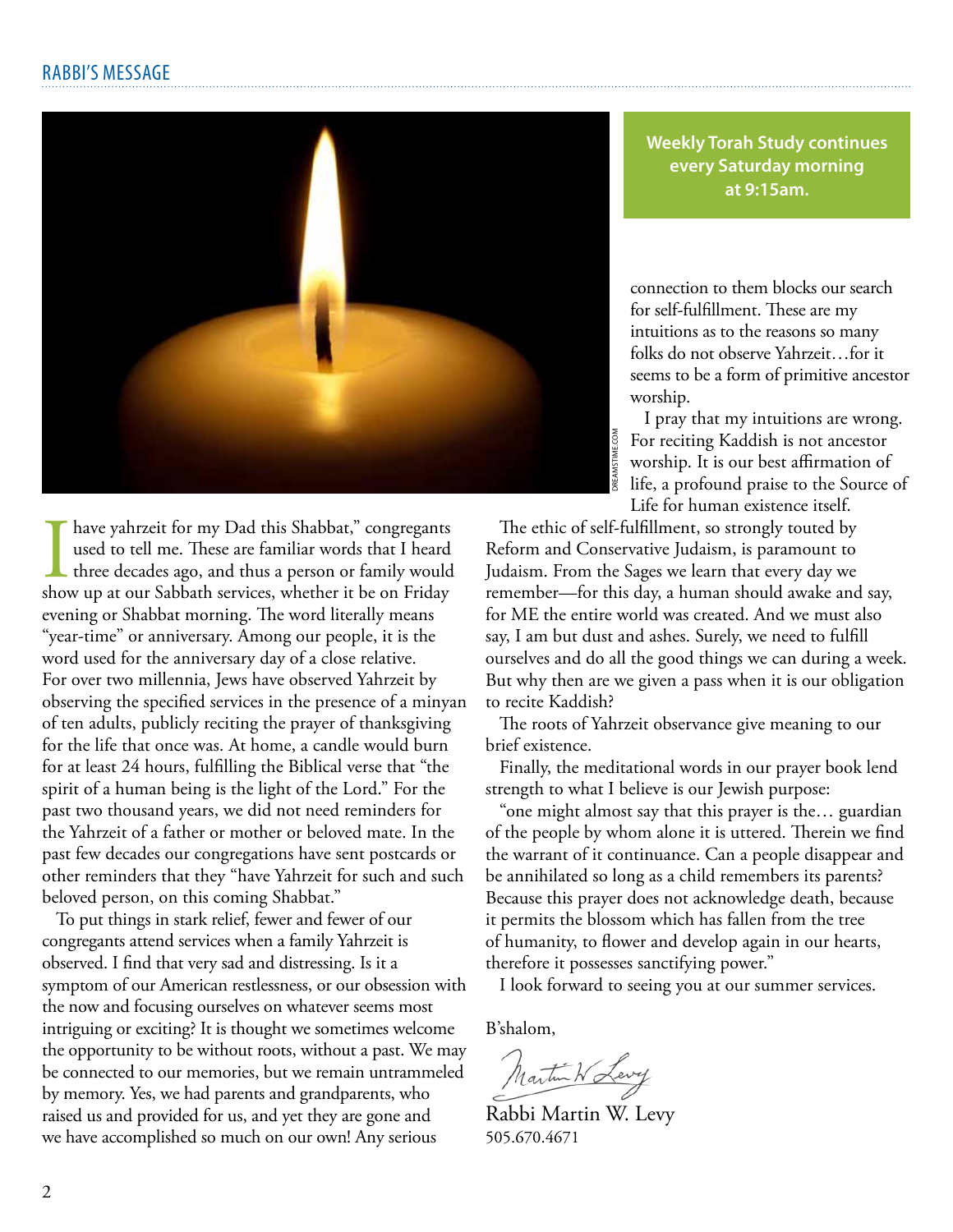# Dear Friends,

**Monderful things continue to**<br>happen at Congregation Bei<br>Tikva. On June 4, 2017, we happen at Congregation Beit Tikva. On June 4, 2017, we were treated to a wonderful musical recital by our Cantor, Ephraim Herrera, and several members of our illustrious High Holy Day Choir, entitled "Great American Composers (Who Happen to be Jewish)." The concert was sold out and everyone had a fine time listening and joyously singing along to the music of such legends as Irving Berlin, Harold Arlen, George Gershwin, Jerome Kern, and Leonard Bernstein. If you were unfortunate enough to have missed the concert, the entire program was recorded by our unofficial Chief Videographer, Gary Katz, and excerpts will be available on the website (beittikvasantafe.org) soon. Thank you again to Cantor Ephraim and his colleagues for all their hard work, dedication, and love of music.

A few weeks before the concert, Vice President Phil Goldstone presented an interesting and informative history of New Mexico during the mid-1800's, which he titled "Maps, Mapmakers, and Troublemakers." Using maps from his personal collection and other resources, Phil took us through this fascinating period of New Mexico's history, bringing to life some of the conflicts of the era and the individuals behind them.

Adult education classes on Wednesday evenings continue to



be well-attended, and we are always happy to welcome new scholars to our Saturday morning Torah Study sessions. It is programs like these that truly set Congregation Beit Tikva apart from other congregations in and around Santa Fe.

As we enter the second half of calendar year 2017, it is more important than ever that you, our members, be fully aware of the financial costs of running our Congregation. Membership dues provide an important base for our operational costs, but dues cover only half of what it takes to keep our doors open for the benefit of all our members and the Santa Fe Jewish Community. Your financial support above and beyond payment of membership dues is critical to our future.

Recently you received a mailing about the Yahrzeit Memorial Plaques to be introduced to our facility in time for the High Holy Days. This project provides an opportunity to remember loved ones while supporting your synagogue through the purchase of memorial plaques that will be illuminated for a loved

one's yahrzeit memorial. Another way to help us thrive is to participate in our Future Fund, which endeavors to solidify our financial base over the next several years as we approach our Twenty-Fifth Anniversary in 2020. Finally, please consider joining our Legacy Society by including Beit Tikva in your estate plan. In this way, you can ensure that the benefits that you enjoy will continue to be available for all of those who follow us.

Shalom, Paul Grace 505.690.8505

> Rabbi Martin and Kaycee invite you to an open house on July 30, 2017 from 4–6pm. They will install their Mezuzah and share hors d'oeuvres. All are welcome at 1860 Forest Circle, Santa Fe.

 $\sum_{k=1}^{\infty}$ The Jewish Chaplain at CHRISTUS St. Vincent Hospital has retired so there is no one to let Rabbi know if one of our congregants has been admitted. If you know of anyone from the congregation that is in the hospital please call Rabbi Levy at 505.670.4671

 $\sum_{\text{Look for the Religious}}$ School registration form in the mail. Religious School begins September 10, 2017.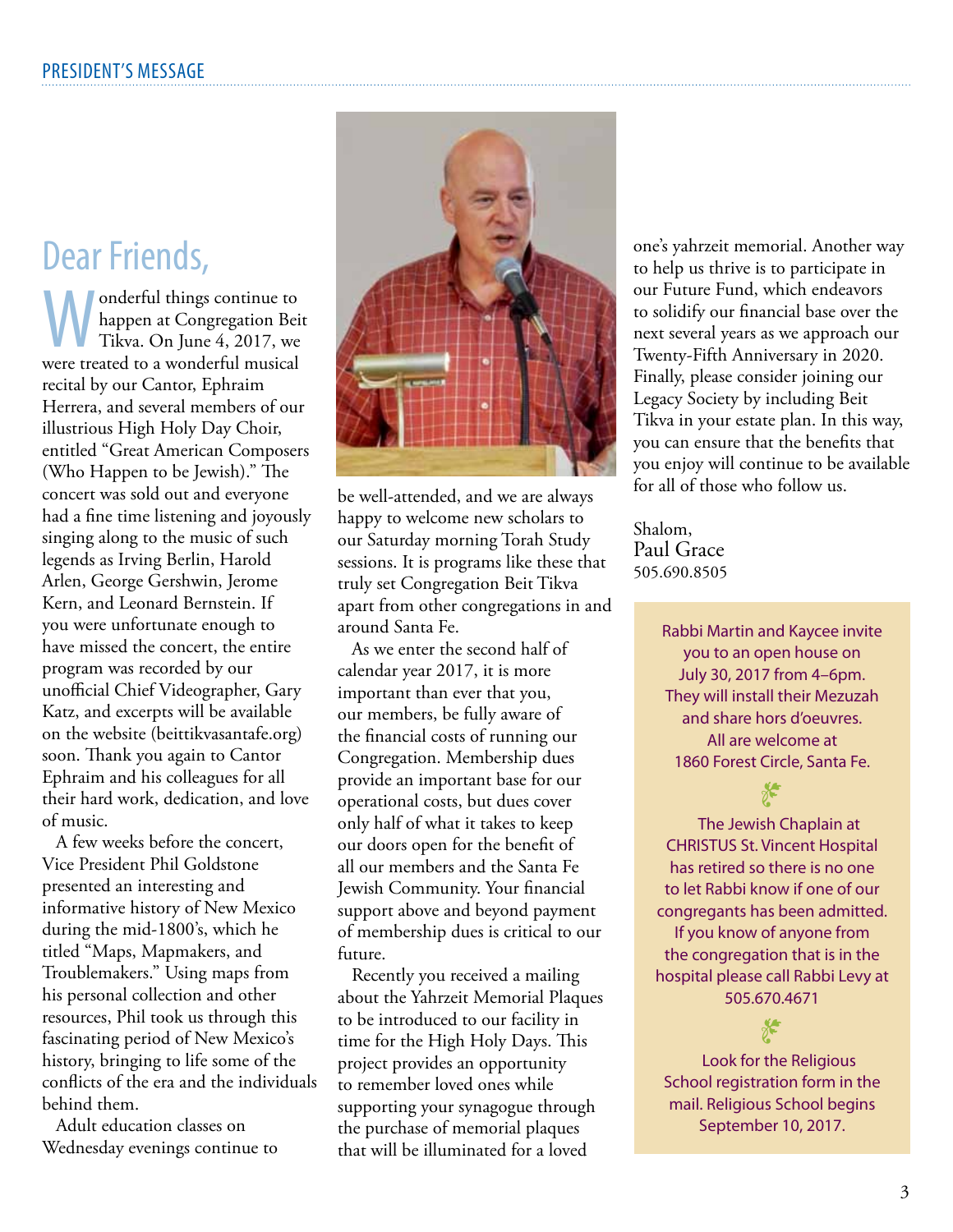# MAY & JUNE DONATIONS (Received through June 15, 2017. If your donation was received after this date it will appear in the next bulletin.)

#### **General Fund**

Linda & Tom Brown Judith Kingsley Fitting – In honor of the anniversary of Barbara & Armon LaMont Valerie Frost – In memory of Frederick William Hall, father of Valerie John Guffey – In memory of John G. Guffey Elsie Hartog-Gobey – In memory of Christopher Stafford Gobey, husband of Elsie Sandra Ingerman – In memory of Lee Ingerman, mother of Sandra Linda Krull – In memory of Neal Krull, husband of Linda Connie & Stuart Rosenberg – In memory of Robert McNickle, brother of Connie Connie & Stuart Rosenberg – In memory of Ruth Mae Troy, cousin of Connie Connie & Stuart Rosenberg – In memory of Haskell Sheinberg Jerilyn & David Silver – In memory of David Feness

Sharon & Edward Sorken – In honor of a speedy recovery for Shep Weinstein Sharon & Edward Sorken – In honor of the birthday of Phil Goldstone Sharon & Edward Sorken – In honor of the birthday of Larry Singer Sharon & Edward Sorken – In honor of the birthday of Lynn Singer Sharon & Edward Sorken – In honor of the birthday of Gary Katz Sharon & Edward Sorken – In honor of the birthday of Ephraim Herrera Sharon & Edward Sorken – In honor of the birthday of Jeff Less Sharon & Edward Sorken – In honor of the birthday of Stuart Rosenberg Sharon & Edward Sorken – In honor of the anniversary of

Kathy & Manny Marczak Sharon & Edward Sorken – In honor of the anniversary of Sheila & Norton Bicoll

Sharon & Edward Sorken – In honor of the birthday of Armon LaMont Sharon & Edward Sorken – In honor of the birthday of Susan Katz Sharon & Edward Sorken – In honor of the anniversary of Leslie & Sheldon Weinstein Sharon & Edward Sorken – In honor of the anniversary of Barbara & Armon LaMont Sharon & Edward Sorken – In honor of the anniversary of Ruth Wallack & Peter Merrill Sharon & Edward Sorken – In honor of the anniversary of Susan & Kenneth Coffae Mary Carole & Jerry Wertheim – In memory of Hugo T. Wertheim, uncle of Jerry

# **Future Fund**

Asenath Kepler & Edward Mazria Babara Locke & John Graham Heidi Hahn & Philip Goldstone Joan & Jeffrey Less Valerie Frost

#### **Oneg**

Valerie Frost – In honor of a speedy recovery for Babara Graham Valerie Frost – In honor of a speedy recovery for Barbara LaMont Valerie Frost – In honor of a speedy recovery for Lisa Sinoff Lynn & Lawrence Singer

#### **Yahrzeit Memorial Plaque**

Fran Berlin Susan & Kenneth Coffae Valerie Frost Gary E. Goldstein Susan & Gary Katz Lynn Kelly Ruthie Koval Francine Landau & David Pollak Lois & Gary Podolny Alan Rapoport Gail & Elliot Rapoport Dirk Wassner

#### **Library**

Carolyn Miller

# **HONORING** THOSE WHO HAVE GONE BEFORE

The deep bonds and spiritual connections that bind generations together are a special hallmark of Judaism. To enable congregants to honor their loved ones with grace and reverence, we will be installing a new illuminated memorial system which will commemorate everyone's



Yahrzeit with a bulb next to their nameplate.

If you have not already done so, consider honoring your loved ones in this manner and return the order form that we sent you. If you have mislaid the form just call the office 505.820.2991 to request another form.

# *Todah Rabbah and Honorable Menschen to Our Oneg Providers*

**May**

Kate Shane Ed & Sharon Sorken Babara and John Graham Gary & Lois Podolny

**June** Peter & Ruth Merrill Connie & Stuart Rosenberg Carolyn Handler Miller & Terry Borst Rabbi Martin Levy &

Kaycee Canter

# Congregation Beit Tikva's Chaim L'Chaim Legacy Society

*We honor those members who have recently joined the legacy society.*

**Don and Marilyn Miller Phil Goldstone and Heidi Hahn Gary and Susan Katz**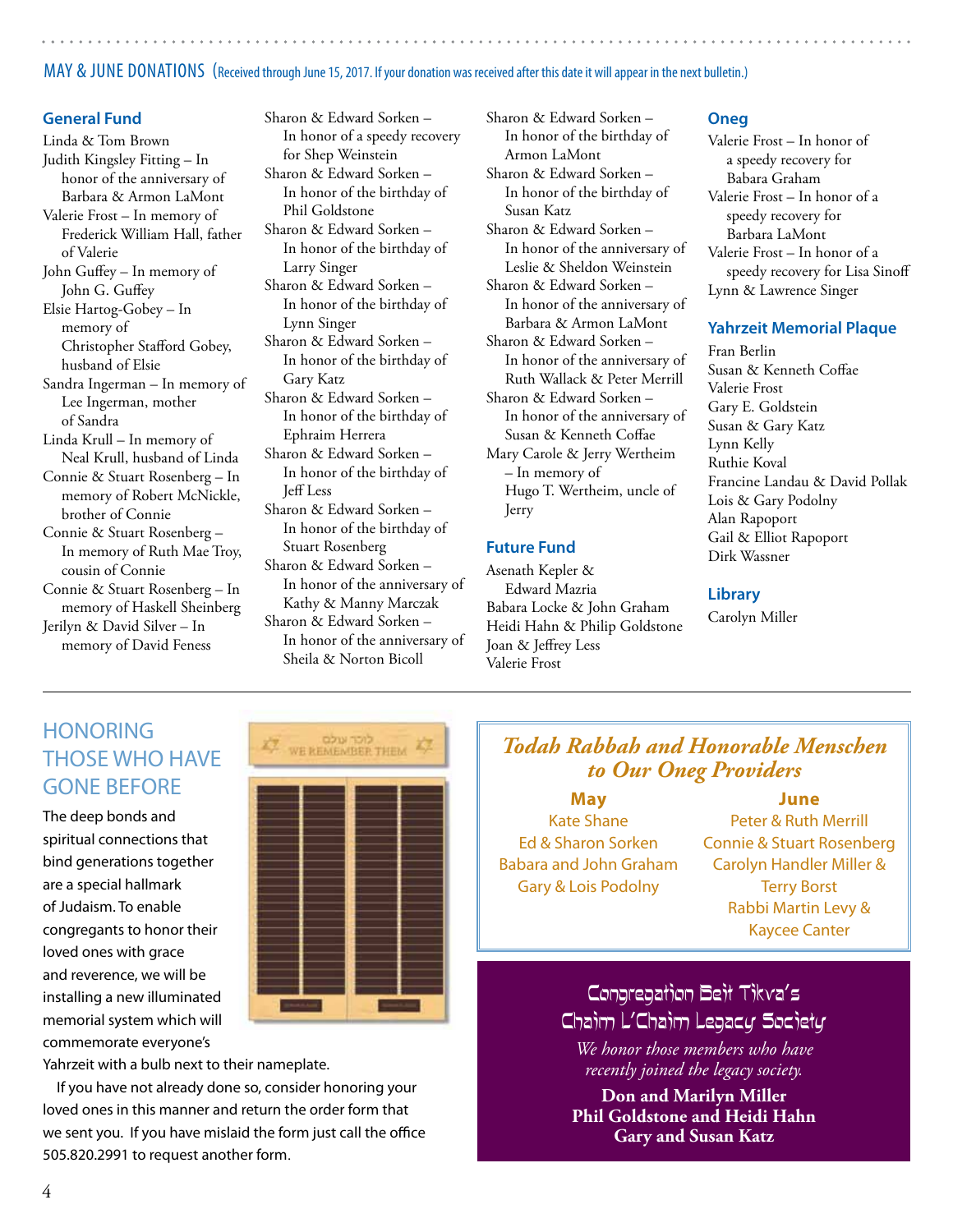# Administrator's Point of View

# *Yamim Noraim*

The Days of Awe are all but upon us. Look for your High Holy Day ticket request packet during the 2nd week of August. It will include tickets that come with your membership, request for guest tickets and the Yizkor request form if you wish to add anyone to your list for inclusion in the memorial booklet distributed during Yom Kippur. Please plan on returning the forms to the temple no later than September 4th, 2017.

There have been some changes over the past few weeks that I want to bring to your attention. The Oneg form has changed and there is a new one headed your way next week. It includes a new option. You can pick up a pre-set oneg platter from a soon-to-be-named market for a \$65 donation if you don't want to shop or bake/prepare. You will need to order two days in advance. Additionally, you can tell us when you choose your date whether you will be buying items of your own choosing, cooking/baking, or ordering the pre-set platter. If you order the pre-set, it will be billed to the temple. You must arrange to have someone pick it up and deliver it to temple before services. There will be more complete instructions in the mail.

If you have pledged to the Future Fund and selected quarterly payments your second quarter payment is due.

The office hours will be a little bit different beginning July 1st. The office will be open Tuesday and Wednesday from 10-3 and on Friday from 1-5. We will go back to the "winter hours" at some point in the fall. We can also arrange to meet you at temple at other times if the standard hours do not work for you.

Toni Robinson, Administrator 505.820.2991 admin@beittikvasantafe.org

# women's sharing group

A women's sharing group is<br>about to begin. Themes will be loosely based on readings, and will include aging with wisdom, spirituality, and sharing.

| When:    | Tuesday evenings                            | <b>APPROACH TO</b>        |
|----------|---------------------------------------------|---------------------------|
|          | from $7:00$ to $8:30$ ,                     | <b>GROWING OLDER</b>      |
|          | starting on July 11th                       | deren Beharberer Medianer |
| Where:   | 1871 Forest Circle                          |                           |
|          | Santa Fe, NM 87505                          |                           |
| Open to: | All women. Invite                           |                           |
|          | your friends.                               |                           |
|          | Suggested Reading: From Aging to Saging, by |                           |
|          | Zalmon Schachter-Shalomi                    |                           |
| Contact: | Alma Dankoff, alma.dankoff@mac.com          |                           |
|          | 505-490-1583                                |                           |
|          |                                             |                           |

# Oneg Shabbat means Sabbath Delight!

I hat could be more delightful after Friday evening service, than some treats to enjoy with challah, and the good company of friends (old and new). Members are expected to provide one oneg preparation per year. You may bring food, or you may offer \$65 to cover expenses instead.

A third option, new this year is to pick up a pre-set order at a designated grocery market and bring it to the temple on Friday night before services.

Many thinks to Barb Lamont for managing the oneg schedule for the last several years. Barb has passed the task to Windy Dankoff (our notorious flute and clarinet player). We have some oneg openings for September through December (and beyond), so if you wish to sign up, please call Windy at 490-0313 or windydankoff@mac.com. You will be receiving a form in the mail with details of all 3 options and a return card for your convenience.





# COOL FILMS FOR HOT DAYS!

*Raise The Roof* **Tuesday, July 11, 5:00pm**

With guest artists/educators Laura & Rick Brown

the story of one of the largest recreations of historical art, a wooden synagogue in Poland

*The Pulitzer at 100* **sunday, August 6, 5:00pm** With guest author James McGrath Morris the story of the prize, the winners,

and the person who made it possible.

# *Harold & Lillian— A Love Story* **Coming in August**

**WITH A NEW PRESSURE BY THE AUTHOR** 

AGE-ING SAGE-ING

> **TONARY** н то

*End of season event, date & details TBA*

A film about two of Hollywood's most important people behind the scenes that you've never heard.

**Tickets and more info are at www.SantaFeJFF.org, 505.216.0672, or CCA**

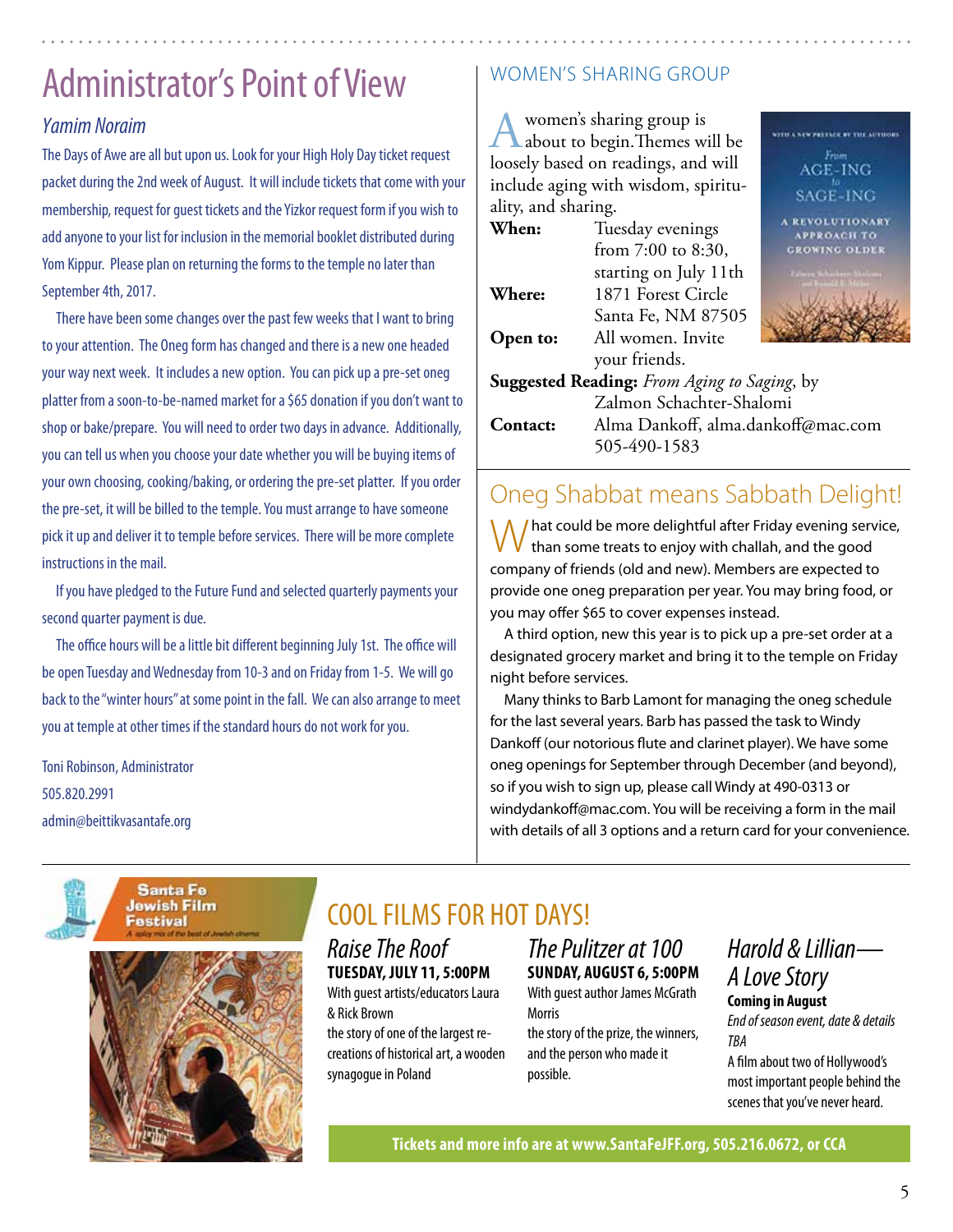# Shavuot 2017











# Great American Composers (who happen to be Jewish!) Concert— A Smashing Success

**Our spring concert "Great American Composers (who happen to be Jewish!),**" led by Cantor Ephraim Herrera, played to a sold-out crowd on June 4th, and received a standing ovation. Our members, friends, family, and others from the community who attended this celebration of American music had a great time.

Cantor Herrera, who organized, led, choreographed, and performed in this concert of songs from Broadway and film, was joined by Pamela McClain on piano, Gayle Kenny on double bass, soprano Melissa Riedel, Mezzo Soprano Lina Ramos, and baritone Darby Fegan. Some of the singers are also part of our High Holy Day choir. Valerie Frost narrated the concert, providing interesting, and not-widely-known, information about the composers and their songs.

We again applaud the performers and thank all those who helped make the event a success. We will look forward to future concerts led by our extraordinary Cantor Herrera!







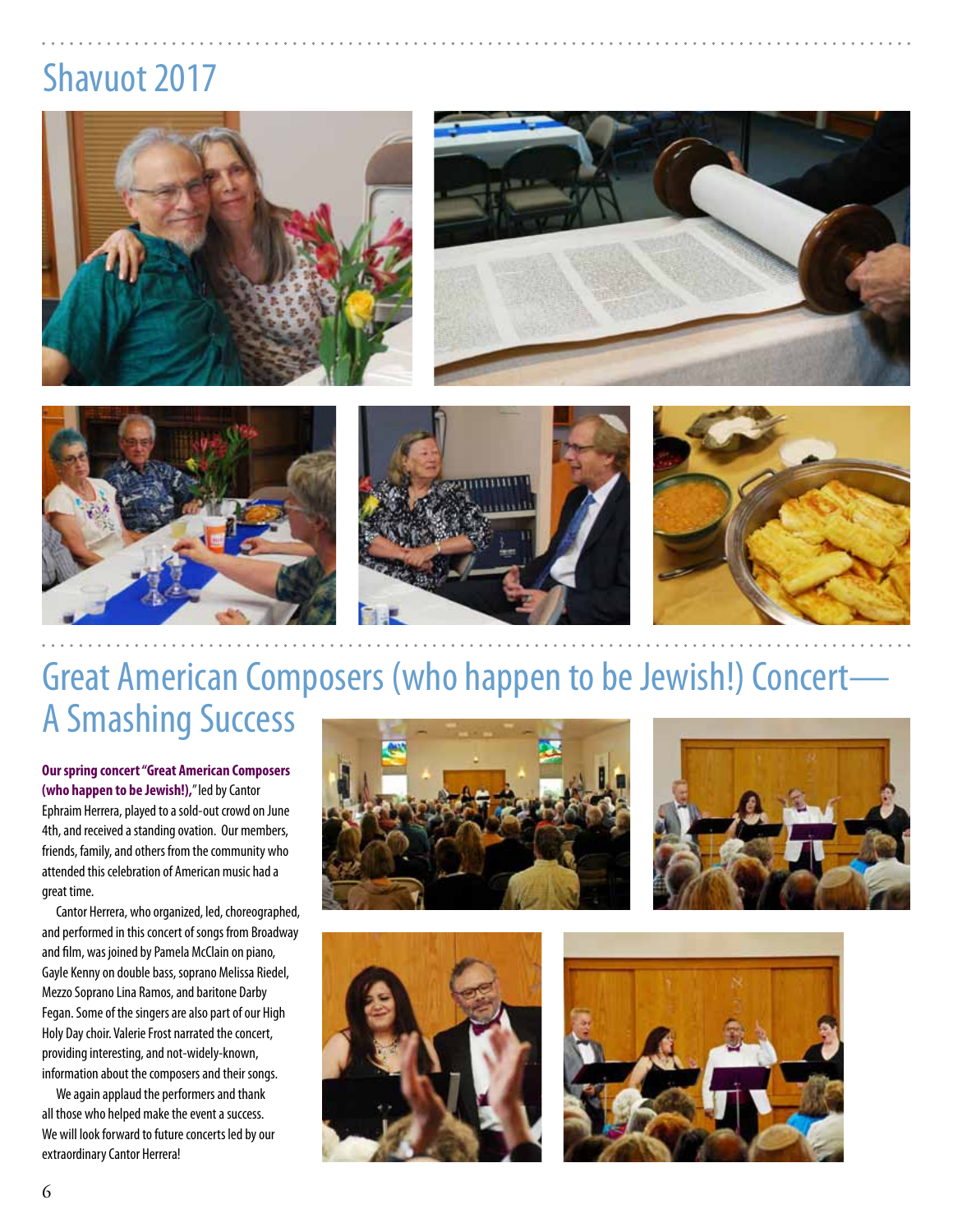# Creating Jewish Legacy: The Santa Fe Legacy Memorial Wall Project

*"There are stars whose radiance is visible on Earth though they have long been extinct. There are people whose brilliance continues to light the world even though they are no longer among the living. These lights are particularly bright when the night is dark. They light the way for humankind." —Hannah Senesh*

# **How Do We Keep the Light of the Departed Alive?**

Jews living in Northern New Mexico can locally memorialize departed relatives, friends, and beloved members of the Jewish community buried in remote locations, or for whom there is no grave. The Jewish Community Council of Northern New Mexico (JCCNNM) has created the "Santa Fe Legacy Memorial Wall" in our Jewish Cemetery located at 417 Rodeo Road. This is the only dedicated Jewish Cemetery in Santa Fe. A perimeter stone wall marks our Jewish burial gardens. The JCCNNM is again offering memorial name plaques that will be attached to the newest section of the wall. Remembrance plaques are available for \$613. Plaques are 10" x 2.5" x 5" with space for two full engraved lines. \$400 is tax deductible, and will allow for the construction of the third phase of the wall.

# **A Special New Feature**

In September of 2017, Tim Rivera, the owner of Memorial Gardens Cemetery is making the Qeepr Program available to all families who own Memorial Plaques, either purchased in the past or newly bought this year. Qeepr is a digital archive that enables family and friends to create a living memorial containing the biography, newspaper obituary, family history and photographs, etc.

of the deceased. This archive can be easily accessed using your mobile device. Classes will be held instructing plaque owners on how to create and share this online memorial for a loved one.

**Unification of the Jewish Community** It is our goal to serve all the local



Jewish synagogues, organizations and the unaffiliated who desire to honor their departed loved ones via the mitzvoth of *bimkom kever*—remembrance in place of the grave.

# **How to Purchase**

For more information, please contact Doris Francis at remembranceplaques@q.com. You can request a legacy plaque order form at your synagogue, or visit http://jccnnm.org/jewish-cemetery.html

**PLEASE NOTE:** September 1st is the absolute deadline for plaque orders to be unveiled on September 24, 2017, our annual Remembrance Event held at Memorial Gardens Cemetery, on the Sunday between the High Holidays.

*The first Friday of each month is Simchat Shabbat, where we recognize our members whose birthdays or anniversaries fall in that month. Please plan on joining us to celebrate your Simchat.*

July Birthdays

Barbara Gudwin Dena Jacobs Al Chapman Dr. Edward Okun Lynn Kelly Phyllis Arlow Allan Swartzberg Joan Vernick Sandra Levine Marcelle Cady

Gerald M. Levine Susan Feiner Steven Moise Joan Scheinberg

July Anniversaries

Todd and Peggy Myers Edward and Sharon Sorkin Ned & Megan Siegel

August Birthdays

Shelia Bicoll Raphael Shapiro Megan Siegel Juli Horwitz-Kite Susan Krohn Karen S. Goldstein Beth Beloff Kenneth Coffae Kenneth Kahn

August Anniversaries

David and Audrey Garrison Jerry & Mary Carole Wertheim Gary & Lois Podolny Jeffrey & Joan Less Carolyn Handler Miller & Terry Borste